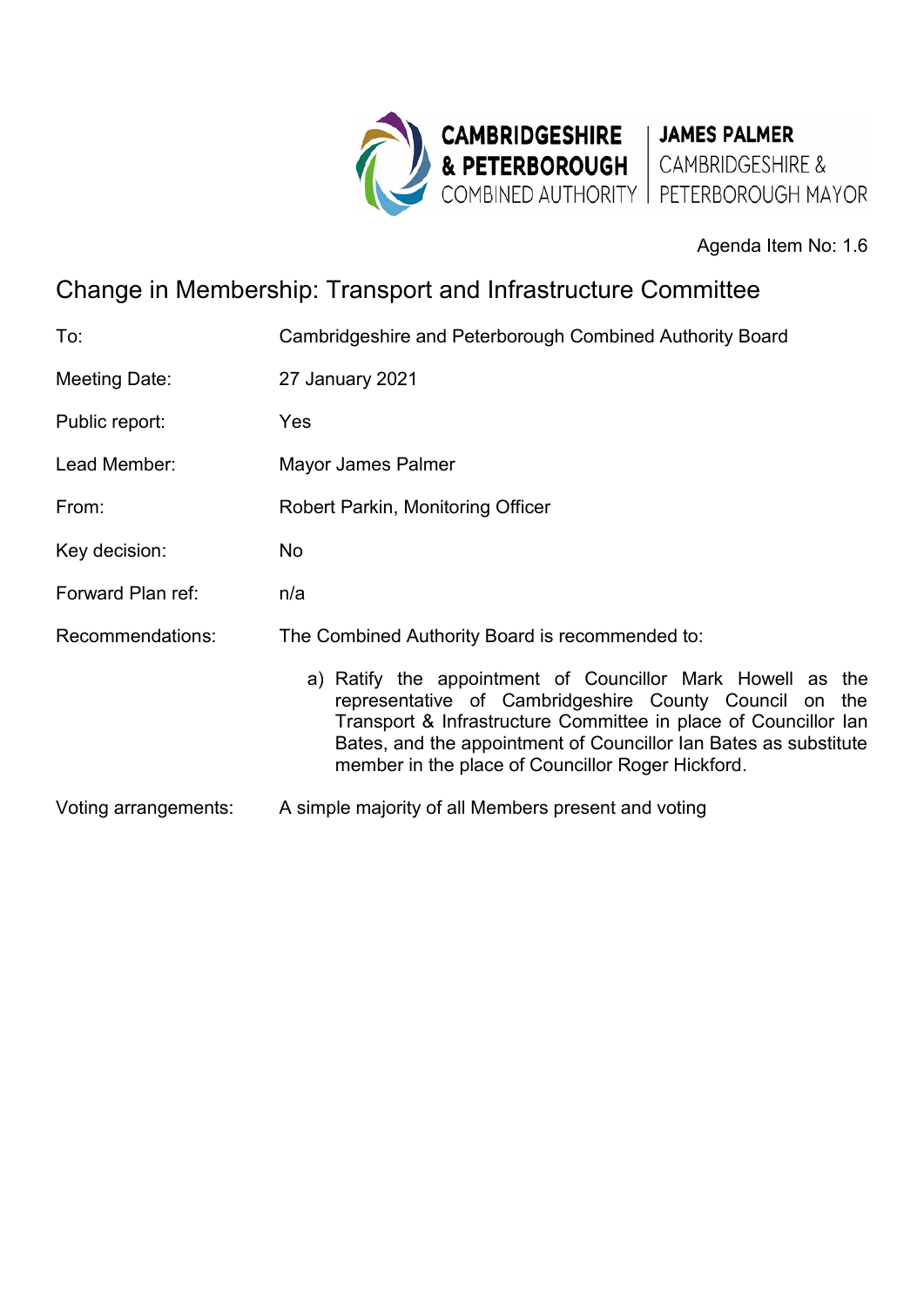### 1. Purpose

1.1 The report advises the Board of changes to the membership of the Transport & Infrastructure Committee notified to the Monitoring Officer by Cambridgeshire County Council.

#### 2. Background

- 2.1 Cambridgeshire County Council has advised that it has changed its nominations to Transport & Infrastructure Committee and that Councillor Ian Bates is to be replaced by Councillor Mark Howell and that Councillor Ian Bates is to replace Councillor Roger Hickford as the substitute member for the remainder of the municipal year 2020/2021.
- 2.2 The Monitoring Officer has delegated authority to accept changes to membership of committees notified by Board members during the municipal year to ensure there is a full complement of members or substitute members at committee meetings. The new appointment takes effect after the nomination has been approved by the Monitoring Officer and must be reported to the following meeting of the Combined Authority Board for ratification. These new appointments took effect on 5 January 2021.

### Significant Implications

- 3. Financial Implications
- 3.1 In accordance with the Cambridgeshire and Peterborough Combined Authority Order 2017 no remuneration is to be payable by the Combined Authority to its members or substitute members with the exception of the Mayor.
- 4. Legal Implications
- 4.1 The Monitoring Officer has delegated authority to accept changes to membership of committees notified by Board members during the municipal year to ensure there is a full complement of members or substitute members at committee meetings. The new appointment shall take effect after the nomination has been approved by the Monitoring **Officer**
- 4.2 The Constitution sets out the terms of reference for the Transport & Infrastructure Committee and the rules on changes to membership of executive committees during the municipal year.
- 4.3 The Constitution also provides that:

*In principle, neither the Mayor nor the Board will seek to exercise their voting rights to veto or vote against the appointment of constituent council members to executive committees.* 

5. Other Significant Implications